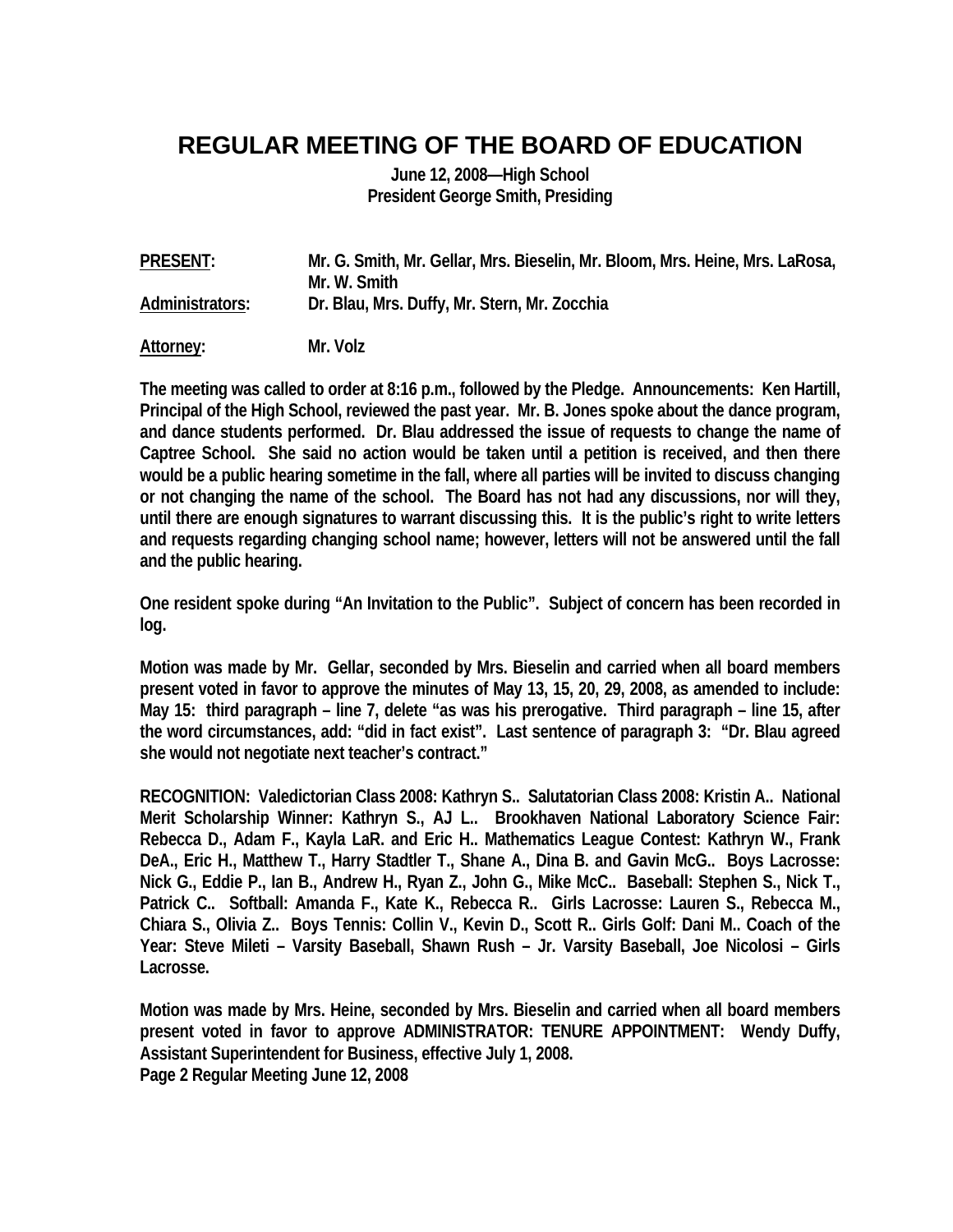**Motion was made by Mrs. LaRosa, seconded by Mr. Gellar and carried when all board members present voted in favor to approve ADMINISTRATOR: RESIGNATION: Vincent Caravana, Assistant Principal, effective July 1, 2008 (Beach St. MS).** 

**Motion was made by Mrs. LaRosa, seconded by Mrs. Bieselin and carried when all board members present voted in favor to approve TEACHING: TENURE APPOINTMENTS: effective June 25, 2008: Arianna Brietfeller, Special Education; Krista Pitman, Elementary; effective July 2, 2008: Abigail Agresta-Stratton, Dance; effective September 2, 2008: Elizabeth Burgalassi, Foreign Language; Kathleen Finn, Elementary; MaryEllen Keeley, Speech; Peter McAllister, Social Studies; Megan McCarthy, Elementary; Stacy Rennie, Elementary; Shawn Rush, Social Studies; Soley Vita, Elementary; Christine Zech, Mathematics; effective September 3, 2008: Linda Tong, Science; Thomas Vitti, Science; effective September 6, 2008: John Petraco, Technology; Paul Spinella, Elementary; effective October 1, 2008: Kristin Timpson, Elementary.** 

**Motion was made by Mr. Gellar, seconded by Mrs. LaRosa and carried when all board members present voted in favor to approve TEACHING: ADMINISTRATIVE ASSISTANT APPRENTICE: Jeanne Dowling, effective July 1, 2008 to June 30, 2009 (District Office, Special Education).** 

**Motion was made by Mrs. Bieselin, seconded by Mr. Gellar and carried when all board members present voted in favor to approve TEACHING: ADMINISTRATIVE ASSISTANT APPRENTICE: Timothy Horan, effective July 1, 2008 to June 30, 2009 (District Office, Athletics).** 

**Motion was made by Mrs. Heine, seconded by Mr. Gellar and carried when all board members present voted in favor to approve TEACHING: LEAVE OF ABSENCE: Jeanne Dowling, Speech Teacher, effective July 1, 2008 to June 30, 2009 (Manetuck).** 

**Motion was made by Mrs. Bieselin, seconded by Mr. Gellar and carried when all board members present voted in favor to approve TEACHING: LEAVE OF ABSENCE: Timothy Horan, Physical Education Teacher, effective July 1, 2008 to June 30, 2009 (H.S.).** 

**Motion was made by Mr. Gellar, seconded by Mrs. Heine and carried when all board members present voted in favor to approve TEACHING: RESIGNATION: Thomas Moran, Mathematics Teacher, effective June 30, 2008 (H.S.).** 

**Motion was made by Mr. Gellar, seconded by Mrs. Bieselin and carried when all board members present voted in favor to approve TEACHING: PROBATIONARY APPOINTMENT: Tara Lee, Social Studies Teacher, effective September 2, 2008 to September 1, 2011 (Beach, Step 14; replacing Lois Hazelton).** 

**Motion was made by Mrs. Bieselin, seconded by Mrs. Heine and carried when all board members present voted in favor to approve TEACHING: PROBATIONARY APPOINTMENT: Jessica Schwartz, Special Education Teacher, effective September 2, 2008 to September 1, 2010 (Udall, Step 21, replacing M. Magnatta).** 

**Page 3 Regular Meeting June 12, 2008**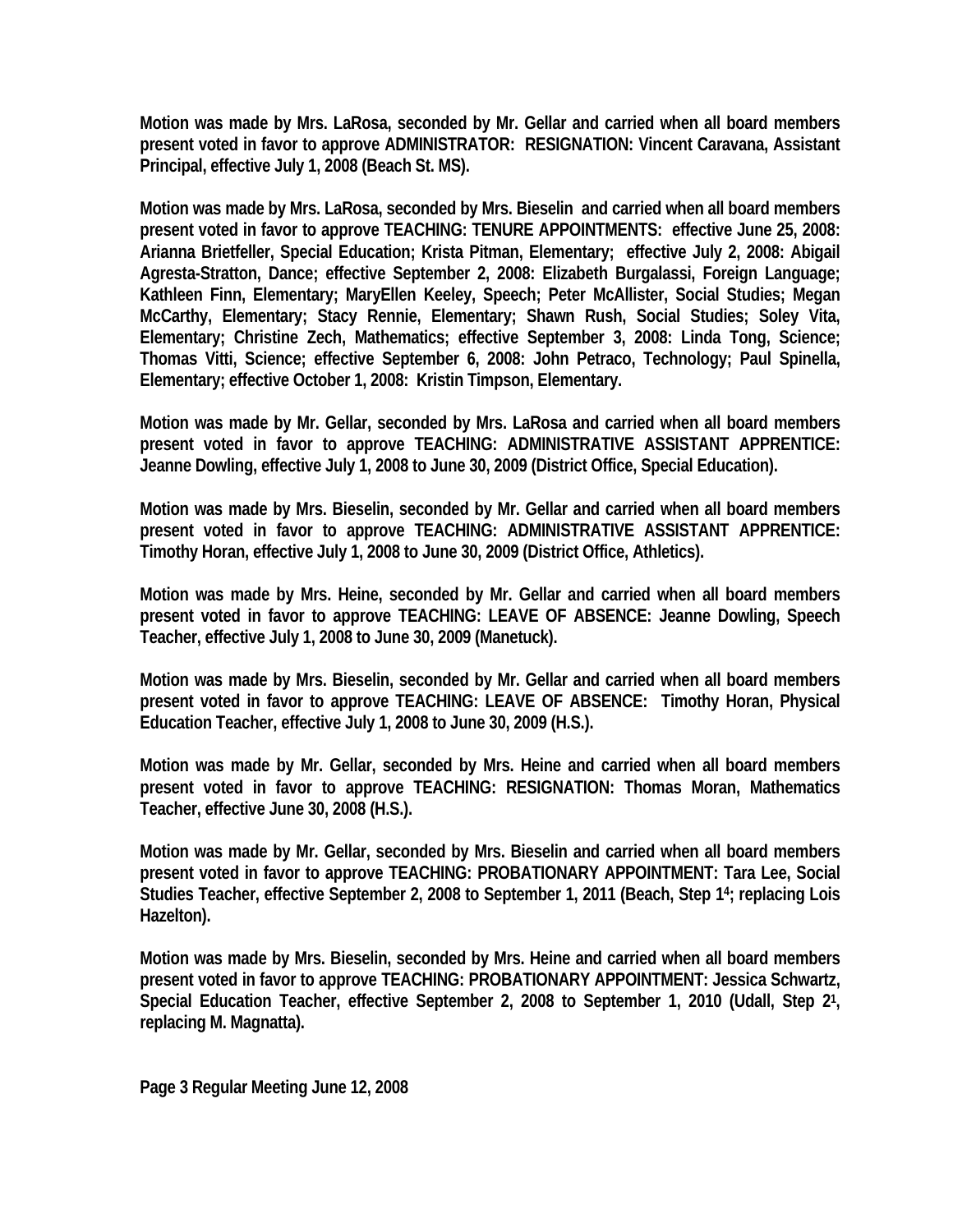**Motion was made by Mr. Gellar, seconded by Mrs. Bieselin and carried when all board members present voted in favor to approve TEACHING: PROBATIONARY APPOINTMENT: Celia Gottlieb, Special Education Teacher, effective September 2, 2008 to September 1, 2011 (Westbrook, Step 24; newly budgeted position).** 

**Motion was made by Mr. Gellar, seconded by Mrs. Heine and carried when all board members present voted in favor to approve TEACHING: PROBATIONARY APPOINTMENT: Lindsay Schmitz, Special Education Teacher, effective September 2, 2008 to September 1, 2011 (Manetuck, Step 11; newly budgeted position).** 

**Motion was made by Mr. Gellar, seconded by Mrs. Bieselin and carried when all board members present voted in favor to approve TEACHING: PROBATIONARY APPOINTMENT: Jamie Wheeler, Special Education Teacher, effective September 2, 2008 to September 1, 2011 (Captree, Step 24; newly budgeted position).** 

**Motion was made by Mr. Gellar, seconded by Mrs. Bieselin and carried when all board members present voted in favor to approve TEACHING: PROBATIONARY APPOINTMENT: Erin McCaig, Special Education Teacher, effective September 2, 2008 to September 1, 2011 (Captree, Step 21; newly budgeted position).** 

**Motion was made by Mr. Gellar, seconded by Mrs. Bieselin and carried when all board members present voted in favor to approve TEACHING: PROBATIONARY APPOINTMENT: Christopher Hachmann, Psychologist, effective September 2, 2008 to September 1, 2010 (St. John the Baptist; Step 29; new position—Flow-Through funds).** 

**Motion was made by Mr. Gellar, seconded by Mrs. Heine and carried when all board members present voted in favor to approve TEACHING: PROBATIONARY APPOINTMENT: Maria Tedeschi, Foreign Language Teacher, effective July 1, 2008 to June 30, 2011 (H.S./M.S.; Step 54; newly budgeted position).** 

**Motion was made by Mrs. Bieselin, seconded by Mr. Gellar and carried when all board members present voted in favor to approve TEACHING: CHILD BEARING LEAVE OF ABSENCE (paid): Deborah Throo, Physical Education Teacher, effective May 14, 2008 (Westbrook).** 

**Motion was made by Mr. Gellar, seconded by Mrs. Bieselin and carried when all board members present voted in favor to approve TEACHING: CHILD BEARING LEAVE OF ABSENCE (paid): Marissa Aramini, Reading Teacher, effective June 2, 2008 (H.S./Captree).** 

**Motion was made by Mr. Gellar, seconded by Mrs. Bieselin and carried when all board members present voted in favor to approve TEACHING: CHILD BEARING LEAVE OF ABSENCE (unpaid): Marissa Aramini, Reading Teacher, effective June 13, 2008.** 

**Motion was made by Mr. Gellar, seconded by Mrs. Bieselin and carried when all board members present voted in favor to approve TEACHING: CHILD BEARING LEAVE OF ABSENCE (unpaid): Barbara Krollage, English Teacher, effective May 16, 2008. Page 4 Regular Meeting June 12, 2008**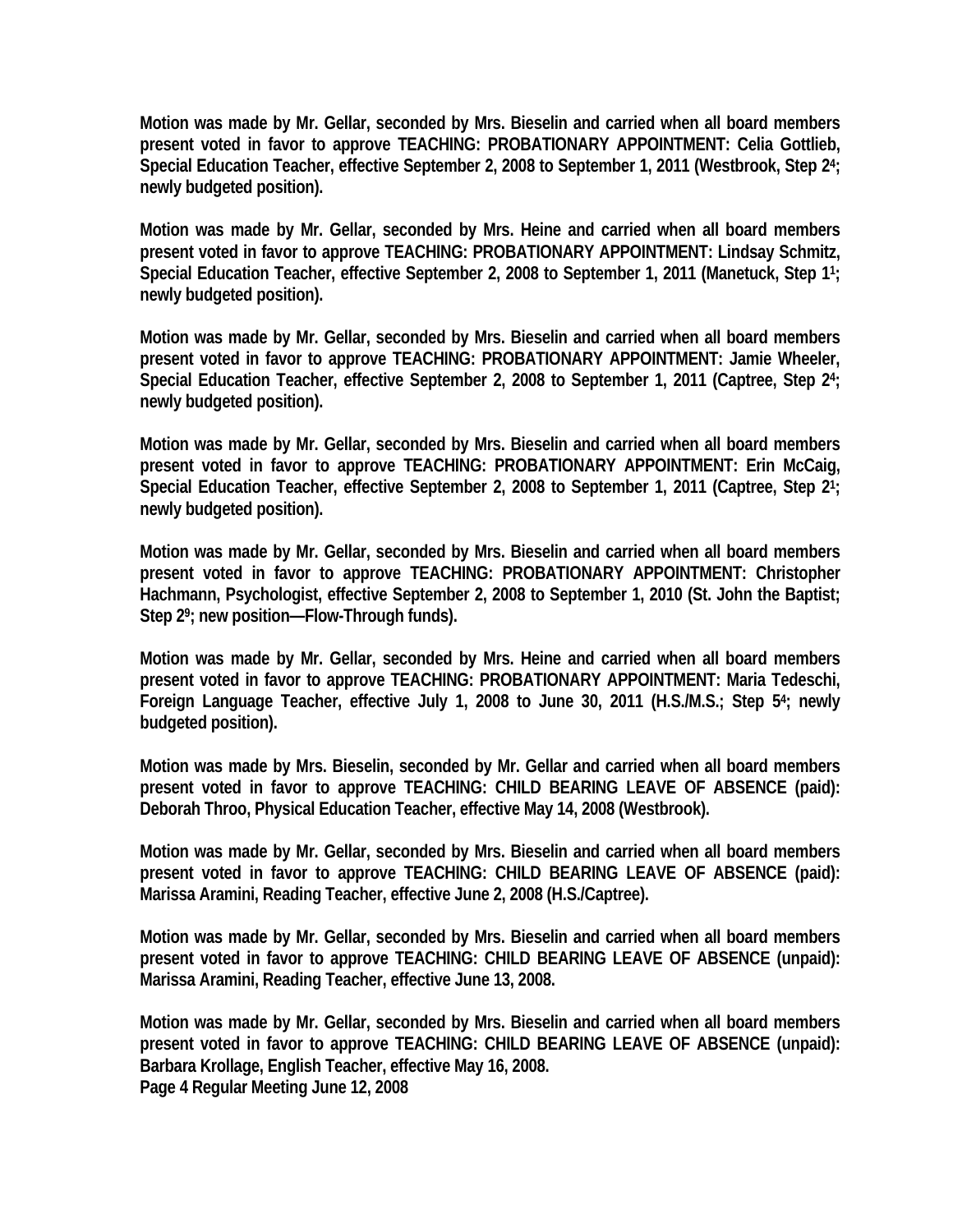**Motion was made by Mr. Gellar, seconded by Mrs. Bieselin and carried when all board members present voted in favor to approve TEACHING: CHILD REARING LEAVE OF ABSENCE (unpaid) (Pursuant to FEMLA—12 weeks continuous medical coverage): Michelle Loehr-Quigley, Elementary Teacher, effective May 22, 2008 – May 30, 2008 (Westbrook, Grade 3).** 

**Motion was made by Mr. Gellar, seconded by Mrs. Heine and carried when all board members present voted in favor to approve CLASSIFIED CIVIL SERVICE: PROBATIONARY APPOINTMENT: Maria McAllister, School Nurse, effective September 2, 2008 (Step 1; OLL; replacing C. Kerrigan who transferred to PJ Bellew; she's replacing M. Fertig, who retired).** 

**Motion was made by Mrs. Bieselin, seconded by Mr. Gellar and carried when all board members present voted in favor to approve CLASSIFIED CIVIL SERVICE: PROBATIONARY APPOINTMENT: Nicole Schiano, District Clerk (part-time .5), effective June 16, 2008, \$20,654., District Office.** 

**Motion was made by Mr. Gellar, seconded by Mrs. Bieselin and carried when all board members present voted in favor to approve CLASSIFIED CIVIL SERVICE: RESIGNATION: Clayton Chin, Custodial Worker I, effective June 11, 2008 (PJ Bellew).** 

**Motion was made by Mr. Gellar, seconded by Mrs. Bieselin and carried when all board members present voted in favor to approve CLASSIFIED CIVIL SERVICE: RESIGNATION: Daniel Newman, Leave Replacement Custodial Worker, effective June 1, 2008 (Manetuck/Westbrook).** 

**Motion was made by Mrs. LaRosa, seconded by Mr. W. Smith and carried when all board members present voted in favor to approve CLASSIFIED CIVIL SERVICE: RETIREMENT: John Alexander, Microcomputer Repair Technician, effective June 27, 2008 (D.O.).** 

**Motion was made by Mrs. Bieselin, seconded by Mr. Bloom and carried when all board members present voted in favor to approve CLASSIFIED CIVIL SERVICE: CHANGE IN STATUS: Dennis Cronin, Custodial Worker I, effective April 28, 2008 (Beach St.; change from Acting Head Custodian to Custodial Worker I).** 

**Motion was made by Mrs. Bieselin, seconded by Mr. Gellar and carried when all board members present voted in favor to approve CLASSIFIED CIVIL SERVICE: SUBSTITUTE DISTRICT CLERK (\$41.80/hr): Carolyn Cross, effective June 30, 2008.** 

**Motion was made by Mrs. Bieselin, seconded by Mrs. Heine and carried when all board members present voted in favor to approve OTHER: SUBSTITUTE TEACHERS: \*Kathryn Hunter, effective May 30, 2008; Danielle McManus, effective May 15, 2008.** 

**Motion was made by Mr. Gellar, seconded by Mrs. Bieselin and carried when all board members present voted in favor to approve OTHER: RESIGNATION: Larry Kazemier, Director of Driver Education, effective July 3, 2008.** 

**\*Conditional pending fingerprint clearance**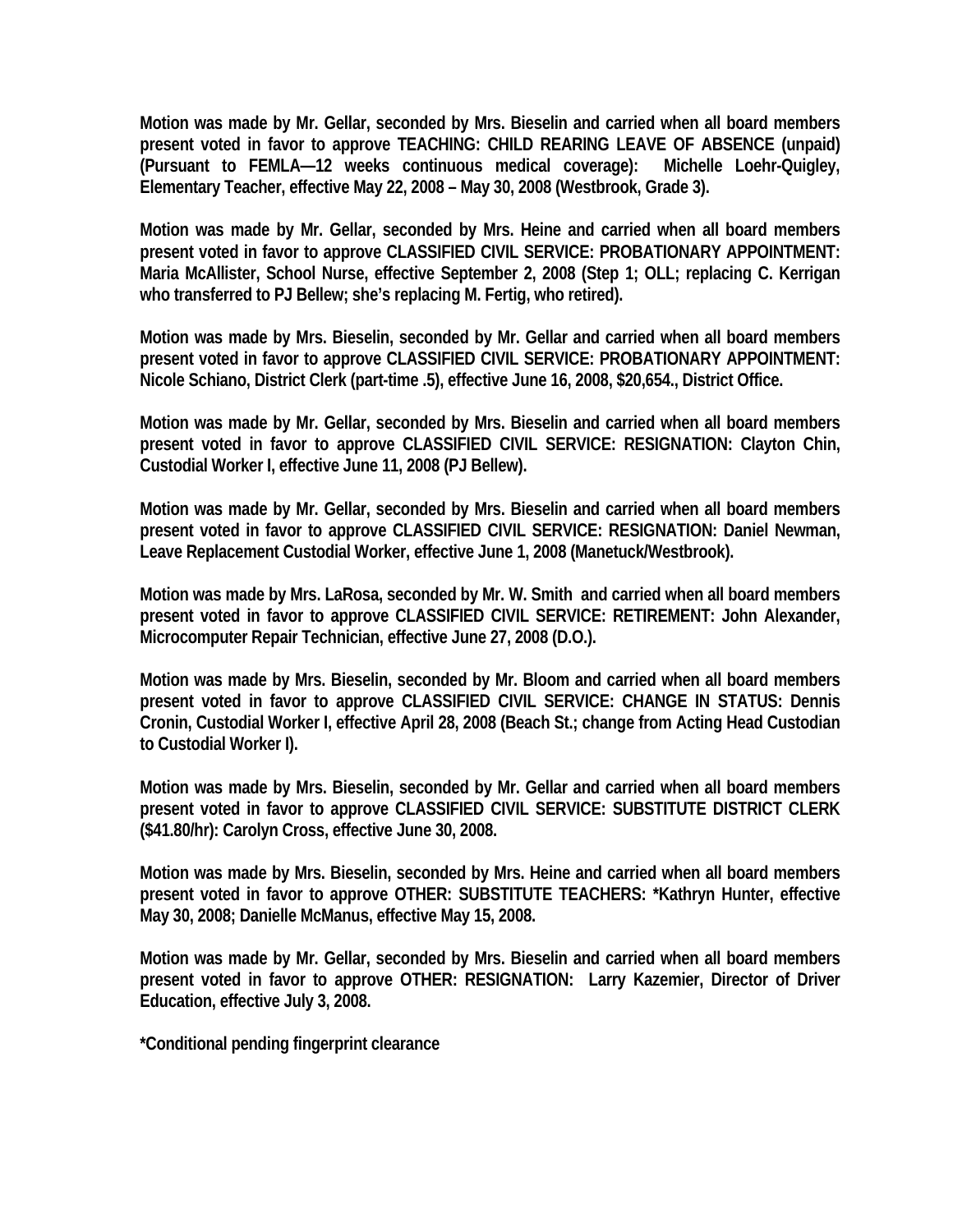**Page 5 Regular Meeting June 12, 2008** 

**Motion was made by Mrs. LaRosa, seconded by Mr. Gellar and carried when all board members present voted in favor to approve curriculum development projects – 2008-09:** 

**English Language Arts Grade 3; English Language Arts Grade 4; Science – Planetarium – Grades K-5; Science Grades 5-8; World Languages – Italian 2 & 4 – Grades 9-10; Math – Integrated Geometry – Grades 9-10; Math – Scope and Sequence – Grade 7; Science – Research Biotechnology – Grade 10; Science – Strange Science – Grades 11-12; Science – Human Anatomy and Physiology – Grades 11-12; English Language Arts – Creative Writing – Grades 11-12; Family and Consumer Science – Interior Design – Grades 9-12; Business – College Business Law – Grades 11-12; Music – HS Music Technology – Grades 9-12; Technology – Digital Photograph – Grades 9-12.** 

**Motion was made by Mrs. Bieselin, seconded by Mr. Gellar and carried when all board members present voted in favor to approve adoption of biology textbooks (Prentice Hall Biology 2008).** 

**Motion was made by Mrs. Heine, seconded by Mrs. Bieselin and carried when all board members present voted in favor to approve adoption of chemistry textbooks (Prentice Hall Chemistry 2008).** 

**The Finance Committee met on 6/10, and was reported on by Mrs. Heine. The Policy Committee did not meet; however there was a Second Reading for File 8130: Religious Expression in the Public Schools. Motion was made by Mrs. Bieselin, seconded by Mr. Gellar and carried when all board members present voted in favor to adopt this policy.** 

**Mr. Gellar reported on Buildings & Grounds Committee meeting of 6/10. Mrs. LaRosa reported on Education committee meeting of 6/4. Mrs. LaRosa reported on Committee on Special Education/Preschool Special Education recommendations, re: classification/placement/I.E.P. modifications of students as delineated. (listed in Supplemental File)** 

**The Treasurer's Report for April was presented. Beginning balance \$35,311,694.96 and ending balance \$28,461,385.32** 

**Motion was made by Mr. Gellar, seconded by Mrs. Bieselin and carried when all board members present voted in favor to approve budget transfers, as recommended by Finance Committee.** 

**Motion was made by Mr. Gellar, seconded by Mr. Smith and carried when all board members present voted in favor to approve resolution for Reserve Funds: BE IT RESOLVED, that the Board of Education hereby authorizes funding for the fiscal year ended June 30, 2008 from Unappropriated Fund Balance as follows: To the Worker's Compensation Reserve an amount not to exceed \$2,000,000; To the Unemployment Reserve an amount not to exceed \$2,000,000; To the Reserve for Employee Retirement System an amount not to exceed \$2,000,000; To the Reserve for Employee Benefits and Accrued Liabilities an amount not to exceed \$2,000,000.**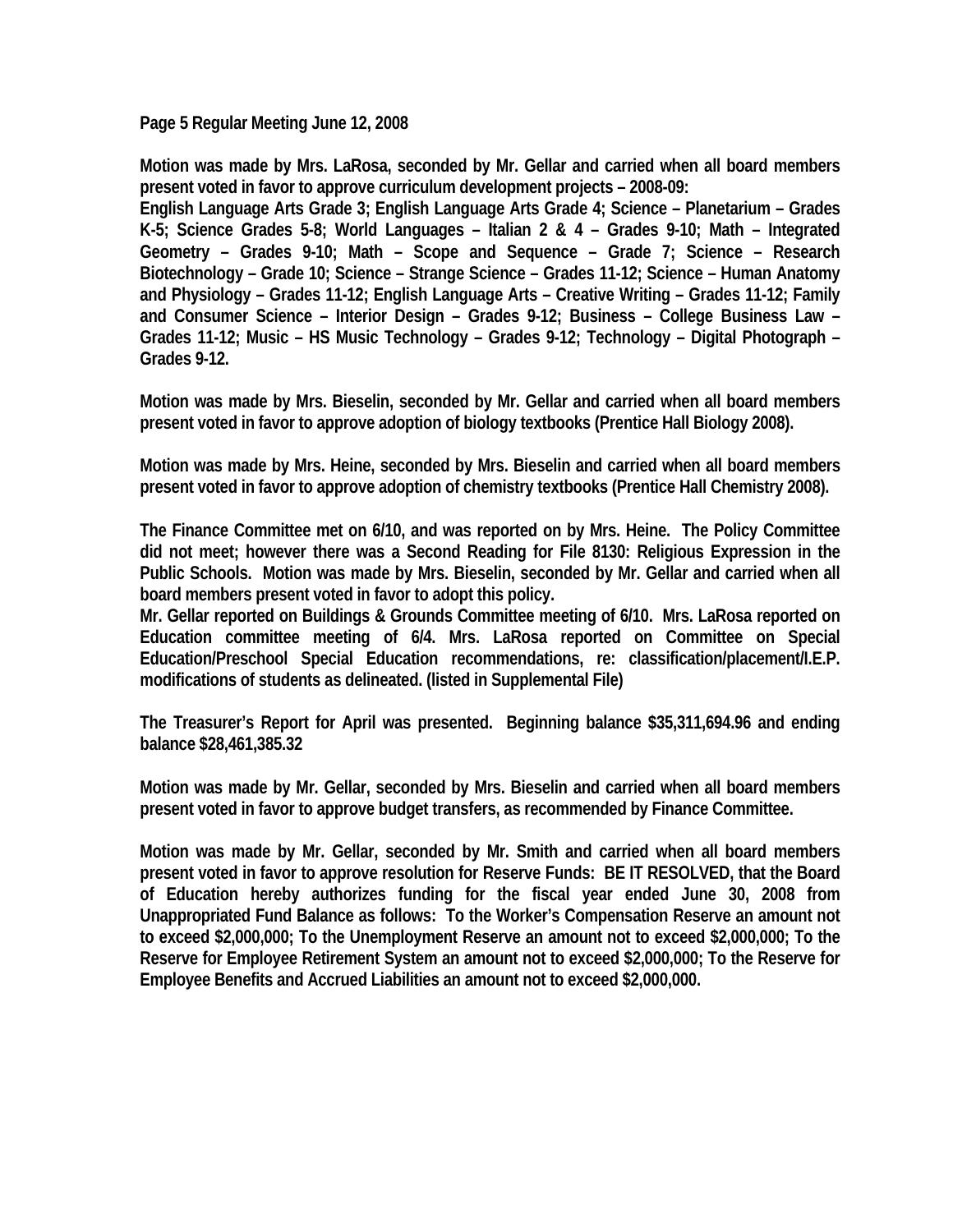**Page 6 Regular Meeting June 12, 2008** 

**Motion was made by Mr. Gellar, seconded by Mrs. Bieselin and carried when all board members present voted in favor to approve resolution for Breakfast Program Exemption: RESOLVED, that the West Islip UFSD shall request a Breakfast Program exemption for the 2008-09 school year for the schools listed below. This request is based on documentation indicating the lack of need for such a program in the West Islip School District for these schools: Bayview Elementary, Captree Elementary, Manetuck Elementary, Oquenock Elementary, Paul J. Bellew Elementary, Westbrook Elementary, Beach Street Middle School, Udall Road Middle School.** 

**Motion was made by Mrs. Heine, seconded by Mr. Gellar and carried when all board members present voted in favor to approve resolution to increase budget: WHEREAS, the West Islip Union Free School District is in receipt of donated funds in the amount of \$144,553.40 which have been donated for the purpose of purchasing supplies and programs for the benefit of the students of the West Islip schools, BE IT RESOLVED, that the Board of Education hereby authorizes the appropriation budget for the 2007-08 school year to be increased by \$144,553.40 to \$97,996,695.40.** 

**Motion was made by Mrs. Bieselin, seconded by Mr. Gellar and carried when all board members present voted in favor to approve Letter of Engagement with RS Abrams: WHEREAS, the Finance Committee of the School Board has reviewed the Engagement Letter for R.S. Abrams & Co. LLP, to provide external audit services for the 2008/2009 school year for the fee of \$46,095.00. BE IT RESOLVED that the Board of Education authorizes the School Board President, George Smith, to sign said engagement letter on behalf of the School Board.** 

**Motion was made by Mr. W. Smith, seconded by Mrs. Bieselin and carried when all board members present voted in favor, except Mrs. Heine who abstained, to approve the following donations, with thanks: West Islip Baseball Booster Club and West Islip Little League – batting cage (\$4,446.00); Allstate Insurance Company - H.S., \$1,000; Target – H.S., \$1,859.38; Rick and Barbara Heine – Beach Street M.S. Literary Magazine printing \$4500.** 

**Motion was made by Mr. W. Smith, seconded by Mrs. Heine and carried when all board members present voted in favor to approve the following Health Service contracts with West Islip UFSD: Bay Shore UFSD (St. Peter's by the Sea, St. Patrick's and the Episcopal Day School) 18 students @ \$671.58 = \$12,088.44; Commack UFSD (Jewish Academy of Suffolk County) 1 student @ \$469.36; Lindenhurst UFSD (Our Lady of Perpetual Help) 2 students @ \$671.00 = \$1,342.00.** 

**Motion was made by Mr. W. Smith, seconded by Mrs. Bieselin and carried when all board members present voted in favor to declare as surplus, and dispose of as Business Office sees fit, an oscillating drum sander at Beach Street M.S., school tag #3192.** 

**Motion was made by Mr. W. Smith, seconded by Mrs. Bieselin and carried when all board members present voted in favor to approve the following bids:** 

**Refuse Removal – awarded to Winter's Brothers Recycling Corp. Printing – awarded to Port Litho Corp. Sheet Music and Instructional Material – awarded to National Discount Music. Portable Two-Way Radio, Intercom, Audio Repair and Soundfield System – awarded to Associated Audio Service. Gasoline – awarded to Fleetcor Technologies. Snow Removal and Ice Control – awarded to Stang Landscaping. Maintenance and Service Master/Secondary Clock Systems – awarded to**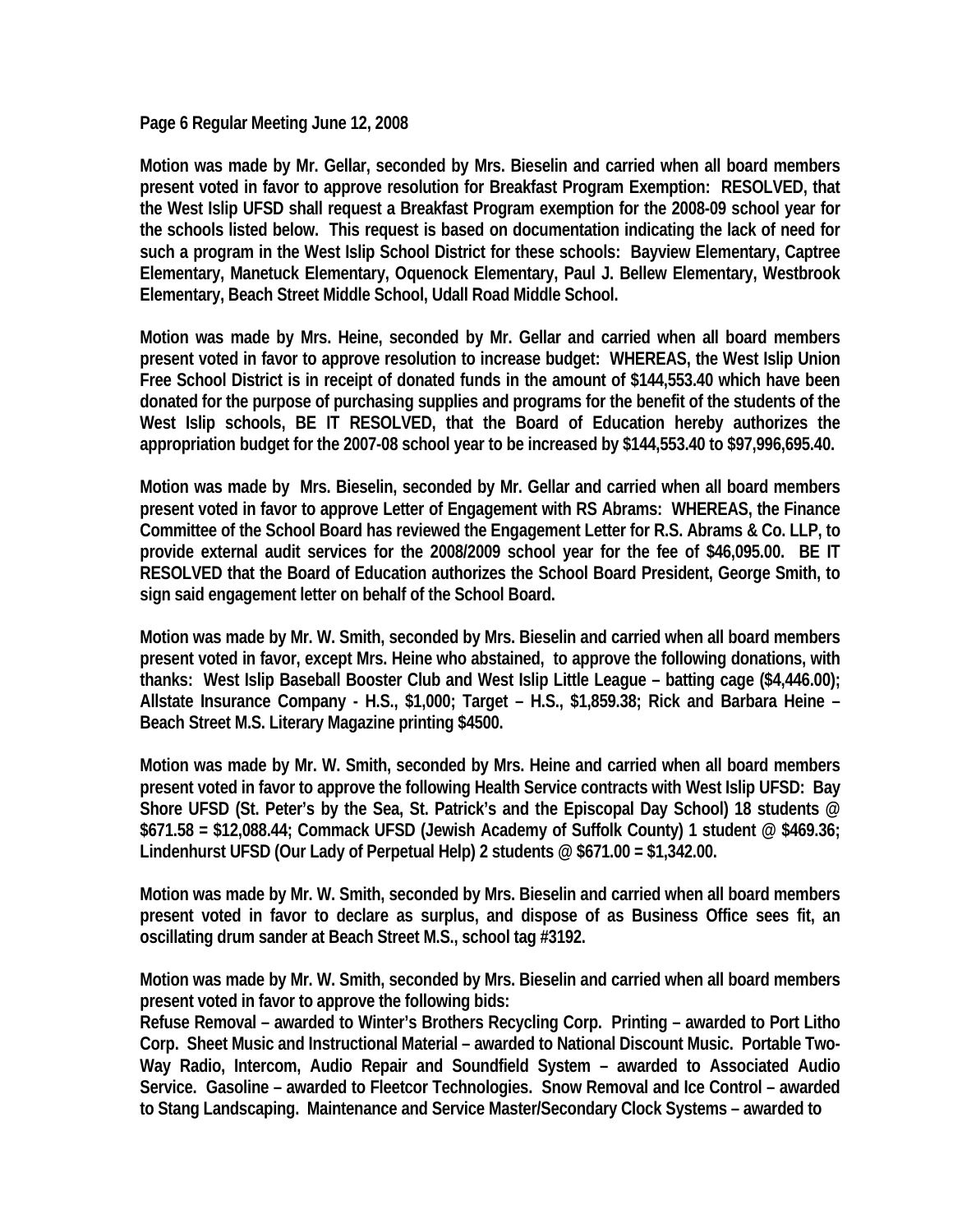**Page 7 Regular Meeting June 12, 2008** 

**Electronic Systems, Inc. Organics Turf Management – awarded to Maxwell Turf & Supply. Maintenance Service for Pneumatic and DDC Control Systems – awarded to Cardinal Control Systems, Inc. Tree Pruning and Care Services – awarded to Stapleton Tree and Landscape Service. Maintenance and Service of Fire Alarm Systems, Maintenance of Repair of Security Alarm Systems and Central Station Monitoring of Security and Fire Alarm Systems – awarded to World wide Security Systems. In-car Driver Education Instruction with Vehicles – awarded to All Suffolk Auto School.** 

**PRESIDENT'S REPORT: President Smith said thank you and good-bye to Barbara Heine, saying even though they did not always agree, Mrs. Heine put her heart and soul into her job as trustee, and he wishes her well. President Smith also thanked Carolyn Cross, retiring District Clerk for her many years of dedicated service. Nancy Lenz is leaving to work full-time for BOCES, and best wishes to her. Mr. Bloom wished Mrs. Heine well and was disappointed she was not re-elected. She taught him the budget process and she will be missed in next several years. Mr. W. Smith also thanked Mrs. Heine, Mrs. Cross and Ms. Lenz. Mrs. Heine thanked everyone for their kind words.** 

**SUPERINTENDENT'S REPORT: Pre-prom party reminder – Robert Moses State Park – June 26. Dr. Blau read a prepared statement regarding bullying issue and student Patrick Kohlmann. She shared all that the district has done with regard to Patrick. His video will be shown in the fall to the faculty. The text of her entire statement can be found on the district website.** 

**NOTICES/REMINDERS: OTHER ITEMS FOR BOARD MEMBERS INFO: Mrs. Heine responded to last month's personal statement by Mrs. Bieselin.** 

**"An Invitation to the Public" was held, with 11 speakers. Subjects of concern have been recorded in log.** 

**Motion was made by Mrs. Bieselin, seconded by Mrs. LaRosa and carried when all board members present voted in favor to adjourn to Executive Session at 11:00 p.m. for the purpose of discussing personnel, negotiations and/or litigation.** 

**Motion was made by Mrs. Bieselin, seconded by Mr. Gellar and carried when all board members present voted in favor to reconvene at 11:45 p.m.** 

**Motion was made by Mrs. Bieselin, seconded by Mr. Gellar and carried when all board members present voted in favor to approve the terms and conditions of employment for District Clerk.** 

**Motion was made by Mrs. Bieselin, seconded by Mr. Gellar and carried when all board members present voted in favor to approve TEACHING: LEAVE OF ABSENCE: Michelle Martin, Music Teacher, effective September 1, 2008 to June 30, 2009.** 

**Motion was made by Mr. W. Smith, seconded by Mrs. Heine and carried when all board members present voted in favor to appoint Jennifer Glaser as Cheerleading coach for 2008-09.**